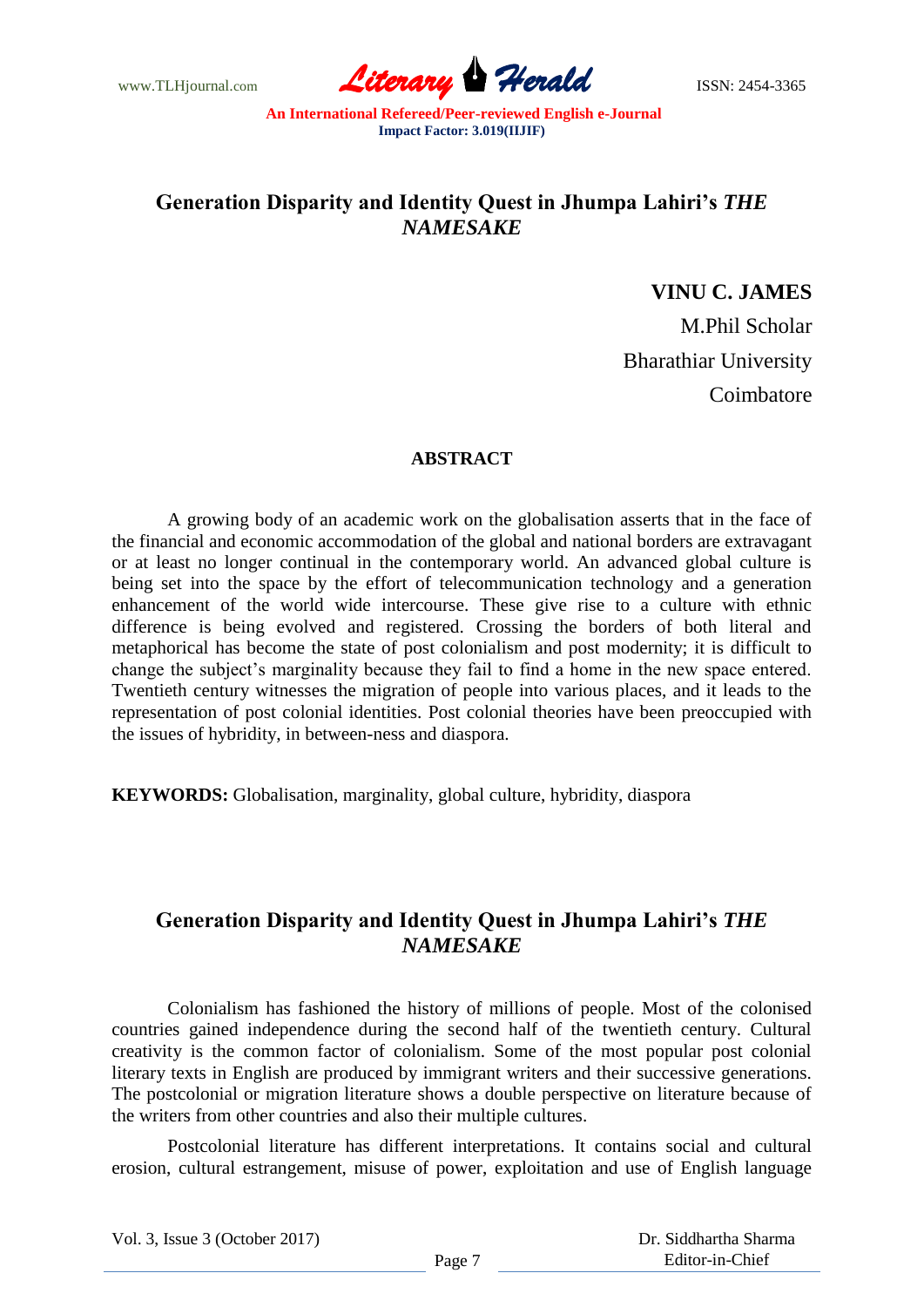www.TLHjournal.com **Literary Herald Herald ISSN: 2454-3365** 

and literature. Many things come as an after effect of post colonialism. Postcolonial theory and literary texts are rich with various forms of displacement, exile, diasporas, migration, etc. The writers of Indian origin narrate their experiences of what it means for mingling with two cultures. The writer remains insecure in between two of the cultures.

Post colonial writings have an important role in reading the past and present of the once colonised countries. Along with post colonialism and feminist studies, women"s movements began to flourish. A Native woman considers the colonial project as a civilizing mission. Spivak has her opinion on abolition of Sati practice in India as "White men saving brown women from brown men" (297). Globalisation reacted against capitalism and made post colonialism. The representation, voice, marginalisation and the relation between politics and literature are the most common subjects of post colonial feminism.

Post colonial feminist theory became a pressure on the mainstream post colonial theory and its content repeats the gender difference. Post colonialism links with post colonial feminism and they repudiate all the male centered theories. They point out that these male centered disciplines not only deny the rights of women, but also discriminate against the society. So they argue for the role of women from the struggle for independence and also try to the survival of women from the misrepresentation in the nationalist discourses. Edward Said"s Orientalism, also fails to give attention to female community.

The term "diaspora" has evolved from a Greek word "diaspeirein" which means "a scattering of seeds' which refers to the movement towards any population sharing the common ethnic identity. They are forced to leave or they voluntarily leave their settled territory, and became residents in areas far more from the former. The first mention of diaspora is found when the Jews were exiled by the Babylonians from Israel in 607 BCE. However, earlier evidences of diaspora can be traced back to the passages of ancient Sanskrit scriptures, particularly Vedic texts where cultural exchanges took place between ancient India with the rest of the world in as early as 2000 BCE.

Jhumpa Lahiri an Indian Diaspora writer believes that literature is a medium to establish their individuality. She concentrates on the immigrants and their challenge to exile and isolation. The children of immigrants became a victim of the difference between oneself and unfriendly surroundings. They seek to find an identity of one"s own. A migrant tries to maintain the culture that he possessed. Salman Rushdie has viewed the term "exiles" equivalently with 'emigrants' and 'expatriates'. He says: "Exiles or emigrants or expatriates are haunted by some sense of loss, some urge to reclaim, to look have . . . (to) create . . . fiction . . . not actual cities or villages but invisible one"s, imaginary homelands- Indians of the mind"(10).

Jhumpa Lahiri"s *The Namesake* mainly focusing on how a name transforms one"s identity and the woman"s suppression in the postcolonial country. It also points out the change of name and the effect it has in a sense of identity, that is, the struggles of people who are born in the United States to Bengali parents and also focusing on the women"s representation of an Indian diaspora. Jhumpa Lahiri married an Englishman and settled in the U.S with her husband and two children. Lahiri worked as an unpaid intern at Boston magazine. Her work in the magazine, however, involves the writing flattering items about consumer products. When she began to write short stories she achieved some positive feedbacks. Her stories have been awarded the Transatlantic Award from Henfield Foundation in 1933 and the Hemingway Award in 1997. In addition to these, the New Yorker had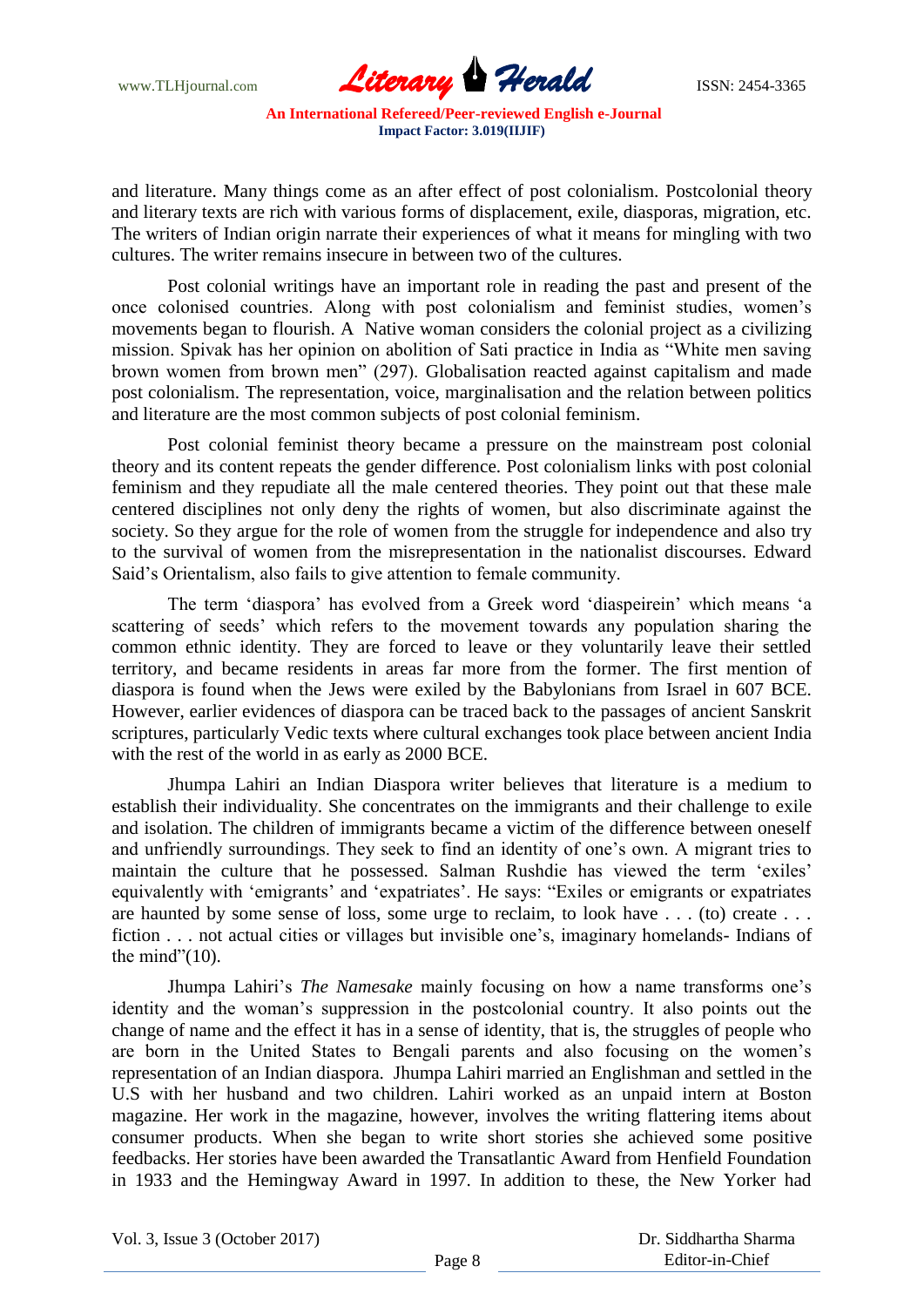

reprinted three of her short stories in pages and had named Lahiri as one of the most fantastic young writers in America.

*The Namesake* is a proof for Ashoke's balance in the two mutually exclusive worlds and also an Ashima"s imbalance in the western society. Ashoke being an economic refugee never experience a sense of dilemma in between the two worlds. Because he could find his own space in the home as well as host country. While Ashima"s transition of host country became suppressed, Ashoke"s became a smooth one. He made periodic visits to India and tried to maintain ties with the family. For him, there is no difference between India and America. He considered India as a land of love relations and family and America as a land of economic gain, academic land and profession. In between these two worlds, he failed to recollect the demerits of diaspora. He failed to recognise himself as he suppressed his memories and nostalgia about India, his homeland. It was an unforgettable event that India presented him when Ashima had lots of happy moments with his father, mother, brother and grandparents. Ashoke"s attraction to U.S is limited only on the academic goals and also the financial scenario of western culture. So he ignored India consciously to some extent. This is why he transformed into the moral values and ideals as good father and husband. Maybe this is the reason which maintained Ashoke and Ashima as a successful partner till the last moment of their life.

Jhumpa Lahiri skillfully chooses the names for her characters in the novel. In another sense their characters have relation with their name and life. It's contrary to what their name suggest. Ashoke the name indicates "without *shoka*" or "without grief" but his life dips in an extreme grief. His life is satisfying for him. But his life ends when his family members not near him. It was very painful for him and also for his family. Similarly Ashima means in Bengali 'without borders, limitless'. But Lahiri represented as a person whose life is tied in between borders and limits. As a woman she is completely imprisoned in the border of family, country and also society. As a wife she is satisfied, but forced to obey what Ashoke demands. As a mother, she is compelled to choose what children desire most. As a woman, especially as an Indian woman she is forced to live as a suppressed human being in between western society. But Ashoke's death could transform a balm on the Ashima's pain of living. She began to think freely and tries to stand on her own leg with her job at the library.

In *The Namesake*, the primary reason for migration seems to be the easy way to attain financial status. Even though it offers social power and empowerment for both men and women but creates some struggles also. After the death of her husband, Ashima attained job and tries to be the leader of the family. The job at library gives a pleasure not only for the living but it became a transformation in the history of third world countries

The terms "hybridity" and "diaspora" stands for the mixed or globalised cultures. Diaspora arouses the specific problems of human displacement. The diaspora community realises that it is very difficult to leave the country. They focus on the cultural politics of diaspora.

As people moves to different countries, mass migration generate an innovative forms of communication. The questions of dislocation, relocation, home and assimilation has become the central issues of the expatriate writers. Jhumpa Lahiri, the popular Indian diaspora writer who is bound by the past and common native language attempt to discover the myth of the archetypal homeland for the immigrant. She draws out lives of two cultures and identities.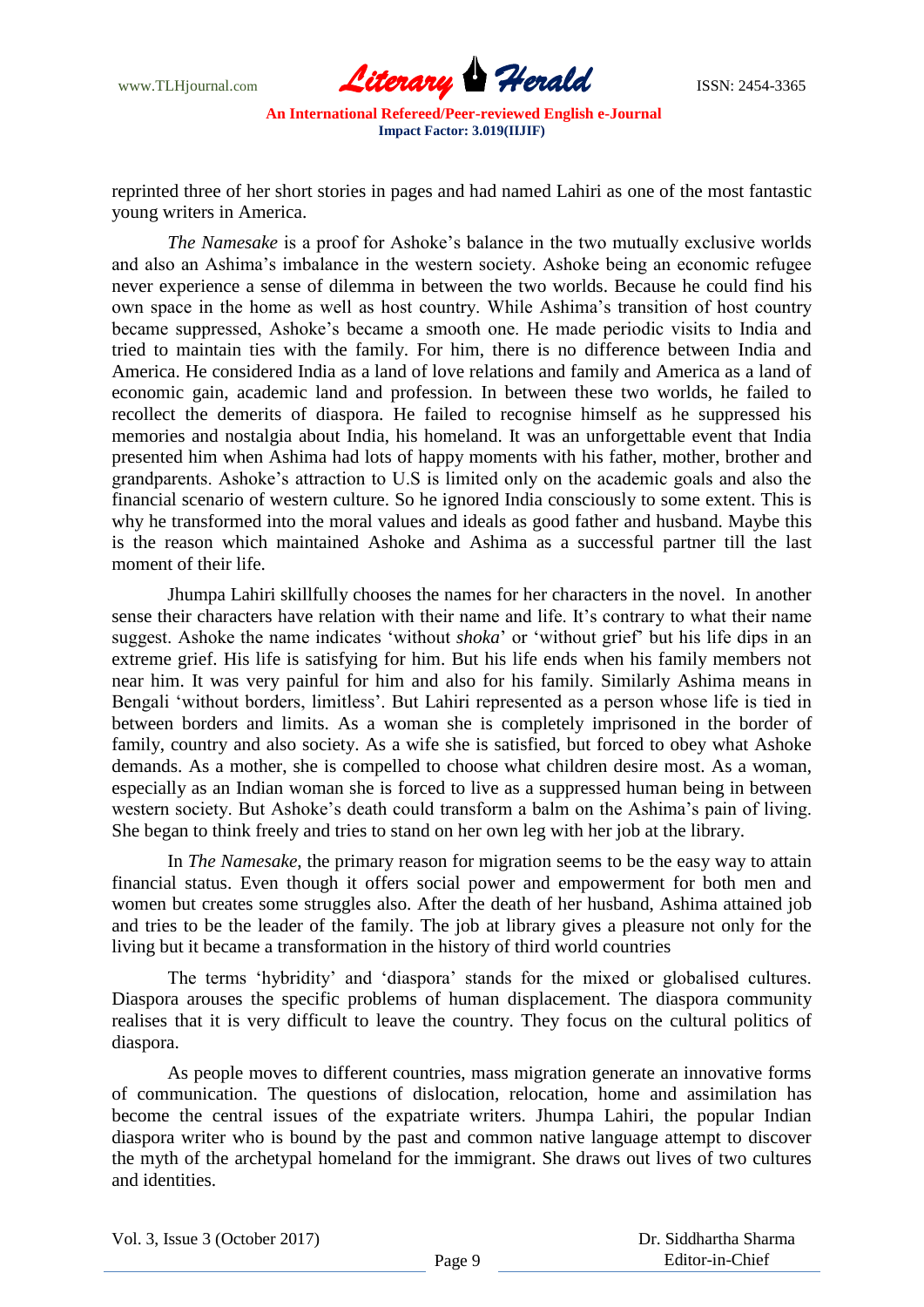

Jhumpa Lahiri"s debut novel *The Namesake* showcases the expatriate Bengali community"s life at Boston. Their expatriation and the problems became a central concept in the novel. She not only focuses the lives of first generation, but also focuses the second generation expatriate"s struggle to fulfil their lives in the western world. Questioning their identity is their attempt to attain belonging in a post colonial world. She portrays the immigrant's experiences and clash with cultures.

Lahiri's novel analyses the unique dilemmas of her characters with great empathy. In that novel she portrays women as a subordinate human being. When she tries to explore the Indian immigrants struggles at America. She concentrated how 'expatriation' or 'exile' effects in different ages and a generation of people. Writing concludes that the women are the most suppressed human being.

Jhumpa Lahiri explores the second generation people"s dilemma through their trips to India as guests. They experience a sense of alienation. Gogol"s fluency in English language was an amusement for Indians. For them, he is an American and they are poor Indians. When Gogol changed his home, Ashima became too much depressed.

Jhumpa Lahiri depicted Ashima as a representative of first generation immigrants. She is s graduate woman, but her life is narrowed into the four walls of kitchen and home. She provides prime importance for family fails to uplift her living status equal to that of her husband. She was dependent on her husband for everything. But Lahiri uplifts her into an independent woman. Through this she returns the individuality and selfhood for Ashima.

After Ashoke"s death, Ashima intends to break down her life between India and America. "True to the meaning of her name she will be without borders, without a home of her own, a resident anywhere and nowhere" (Lahiri 276). When she returns to Calcutta, she feels lonely as she realises that she will,"Miss the country in which she had grown to how and love her husband. Though his ashes have been scattered in the Ganga", It is in her house in America that, "he will continue to dwell in her mind" (Lahiri 279).

Ashima"s life thus straddles between two homelands and two cultural spaces. Thus she became a global, multicultural citizen, which establishing a bridge between the two lands which she inhabits. At last she decides to spend half a year in America and the other half in India. The novel thus provides importance to the problems of immigrant's life and their family.

This paper tried to analyse *The Namesake* in the light of post colonialism, diaspora and postcolonial feminism. It was able to conclude that immigrants are always haunted by the mixing up of culture and the quest for identity. There was also an attempt to scrutinise how intense is the woman suppression in a postcolonial world. Here Ashima comes out from the suppression and Nikhil wins to find his own identity in a foreign world.

#### **WORKS CITED**

Lahiri, Jhumpa. *The Namesake*. London: Harper Collins, 2003. Print. Bhabha, Homi K. *Introduction: Narrating the Nation*. London: Routledge, 1994. Print. Fanon, Frantz. *The Wretched of The Earth*. New York: Grove Press, 1963. Print.